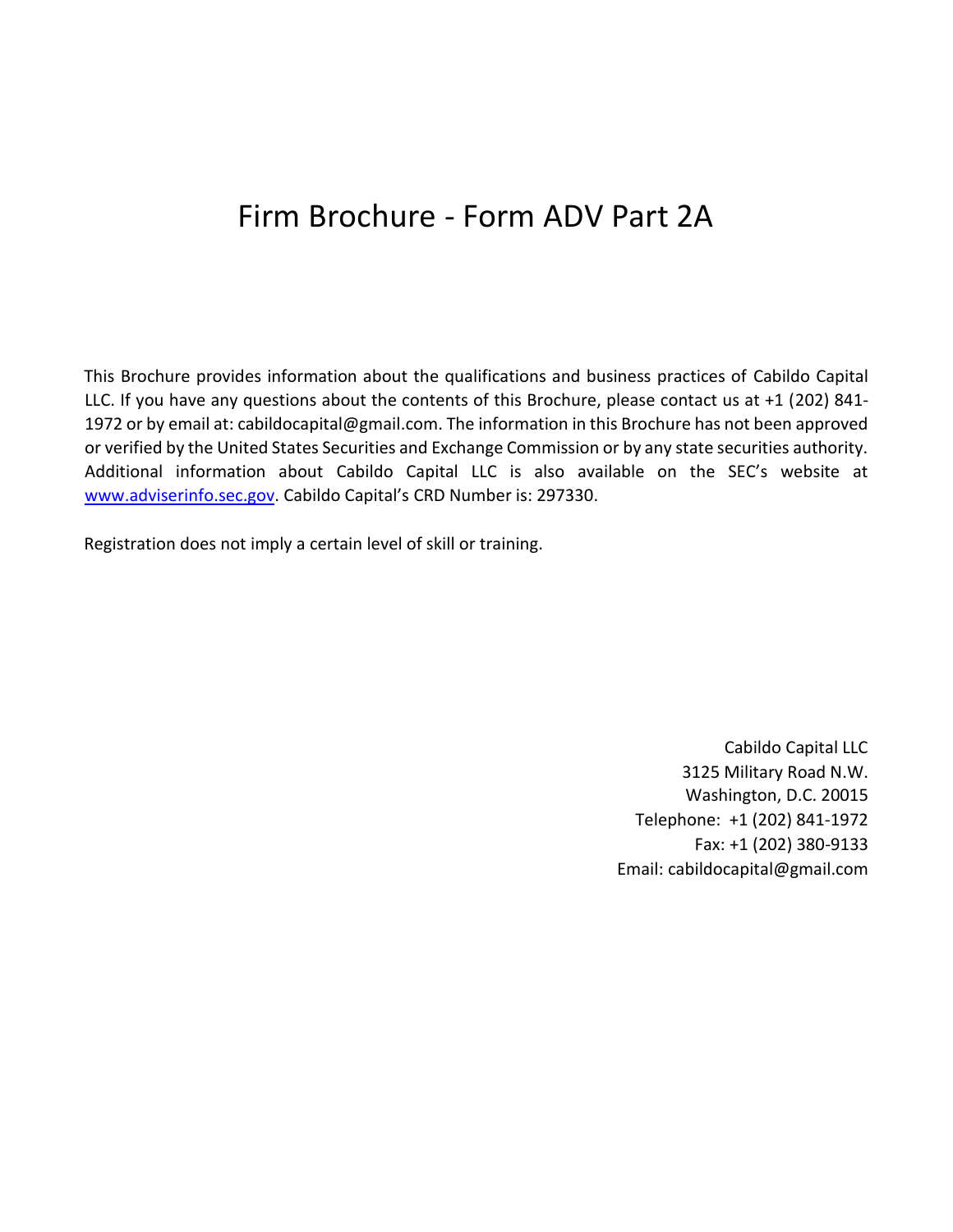#### **Item 2: Material Changes**

Cabildo Capital LLC is required to report material changes to Cabildo Capital LLC's policies or practices.

In the future, this Item will discuss only specific material changes that are made to the Brochure. Each time we will reference the date of our last annual update of the Brochure for Cabildo Capital LLC.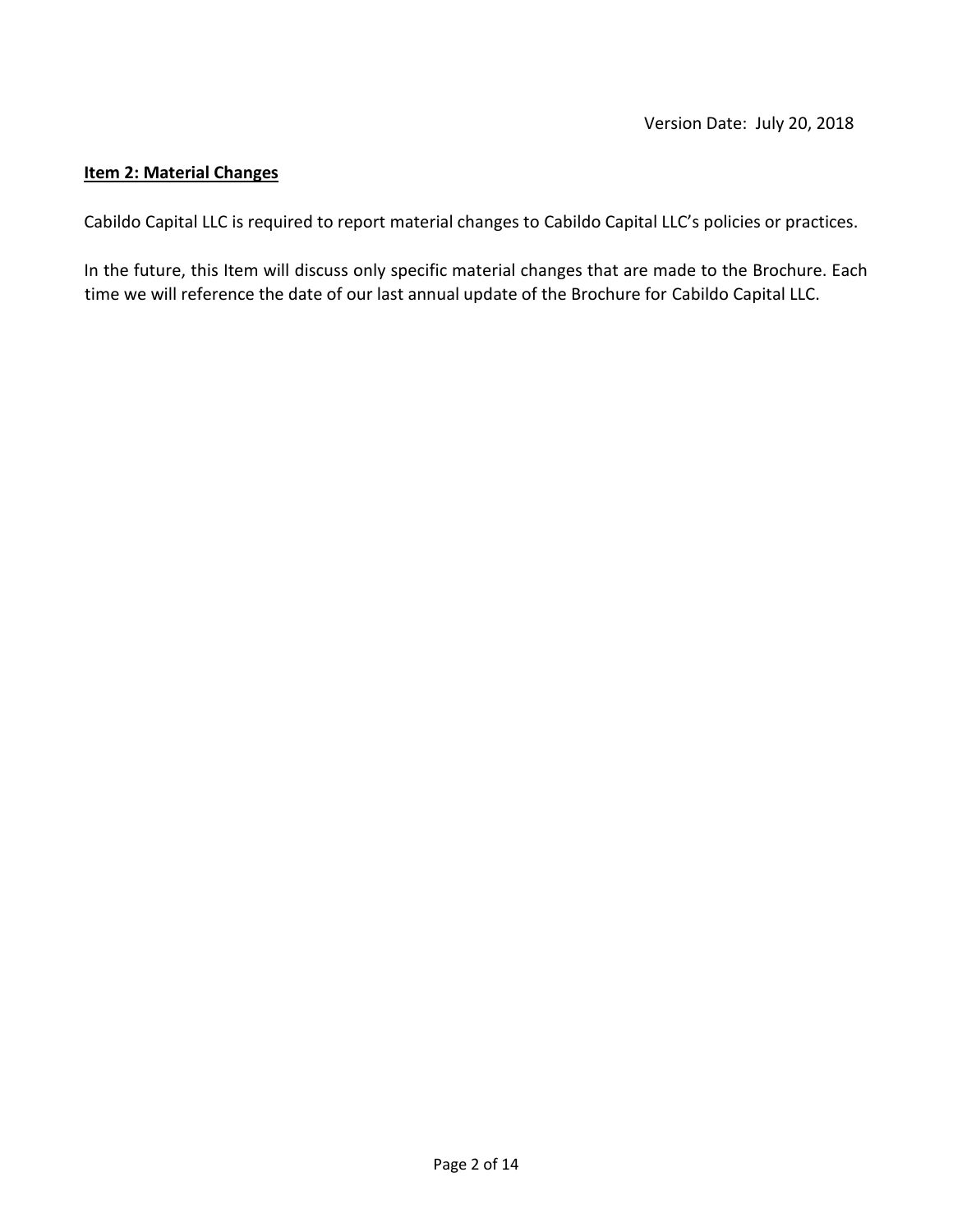# **Item 3: Table of Contents**

| Item 1: Cover Page |
|--------------------|
|                    |
|                    |
|                    |
|                    |
|                    |
|                    |
|                    |
|                    |
|                    |
|                    |
|                    |
|                    |
|                    |
|                    |
|                    |
|                    |
|                    |
|                    |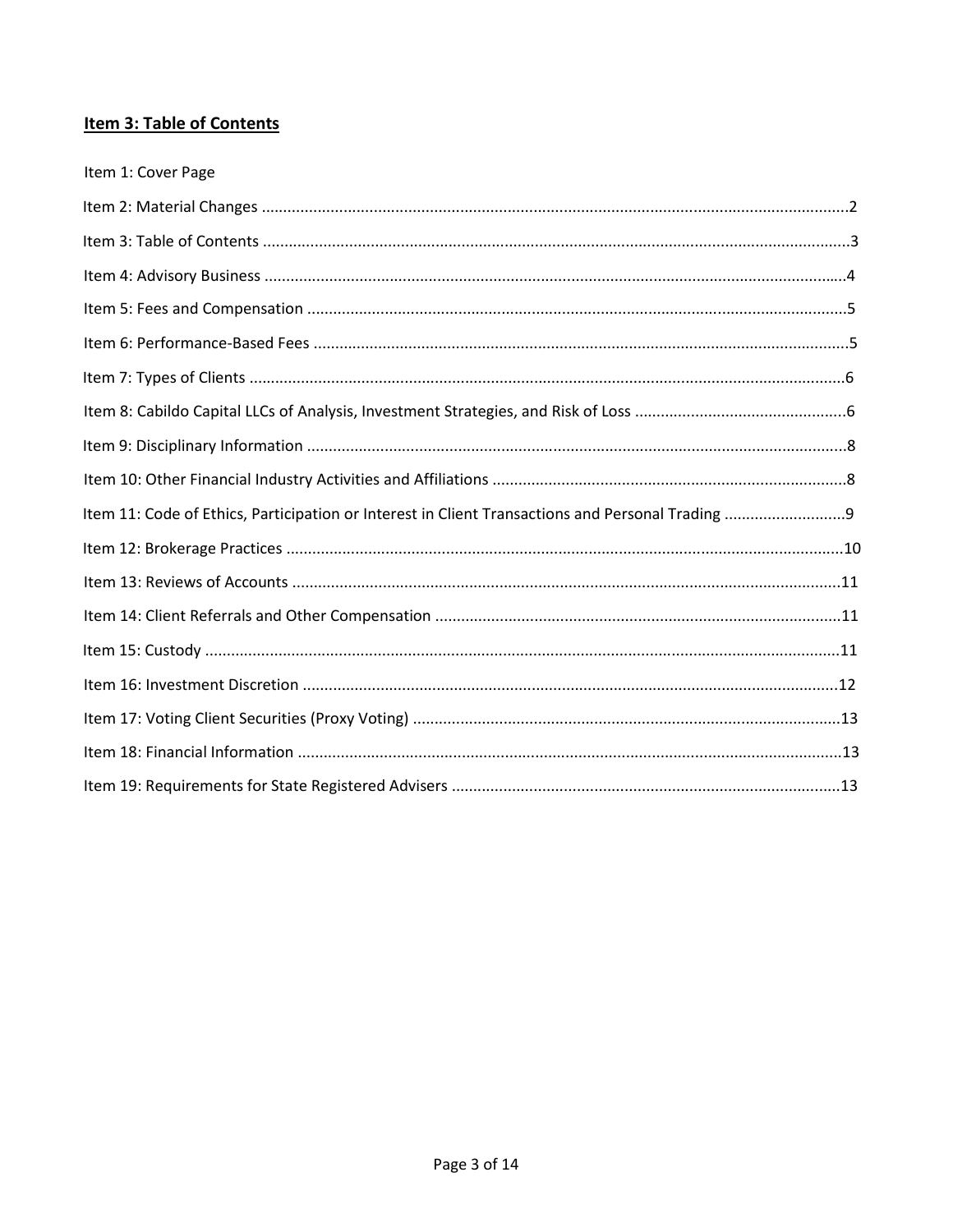# **Item 4: Advisory Business**

Cabildo Capital LLC ("Cabildo Capital") is a Limited Liability Company organized in the District of Columbia. Cabildo Capital was formed in May 2018. Its principal owner and control person is Raul A. Sonza Jr. Cabildo Capital became registered as an Investment Advisor in Washington, D.C. on June 8, 2018.

Cabildo Capital offers portfolio management services based on the individual goals, objectives, time horizon, and risk tolerance of each client. Cabildo Capital requires discretionary authority from clients to select securities and execute transactions without permission from the client prior to each transaction. Nevertheless, clients may impose restrictions on investing in certain securities or types of securities. For example, clients may impose restrictions on investing in banking, energy, tobacco, alcohol or gambling stocks. However, such restrictions may cause returns to differ from client portfolios currently invested in these securities or industries.

Cabildo Capital seeks to provide that investment decisions are made in accordance with its fiduciary obligations owed to its clients and without consideration of Cabildo Capital's economic, investment or other financial interests. To meet its fiduciary obligations, Cabildo Capital attempts to avoid, among other things, investment or trading practices that systematically advantage or disadvantage any client portfolios. It is Cabildo Capital's policy to allocate investment opportunities and transactions it identifies as being appropriate and prudent among all its clients on a fair and equitable basis over time.

Prior to engaging Cabildo Capital to provide investment advisory services, each client is required to enter into an Investment Advisor Contract ("IAC") with Cabildo Capital that defines the terms, conditions, authority and responsibilities of Cabildo Capital and the Client. Clients may terminate the IAC at any time and immediately, upon written notice to Cabildo Capital. These services include the following:

- Asset Allocation: Cabildo Capital will develop a strategic asset allocation that is targeted to meet the client's investment objectives, time horizon, financial situation and risk tolerance.
- Portfolio Construction: Cabildo Capital will construct a portfolio for the client that is intended to meet the stated goals and objectives of the client.
- Investment Management and Supervision: Cabildo Capital will provide investment management and ongoing oversight of the client's investment portfolio.

Cabildo Capital is required to disclose the assets under management. As of July 13, 2018, Cabildo Capital has approximately fifteen million dollars (\$15,000,000) in discretionary assets under management.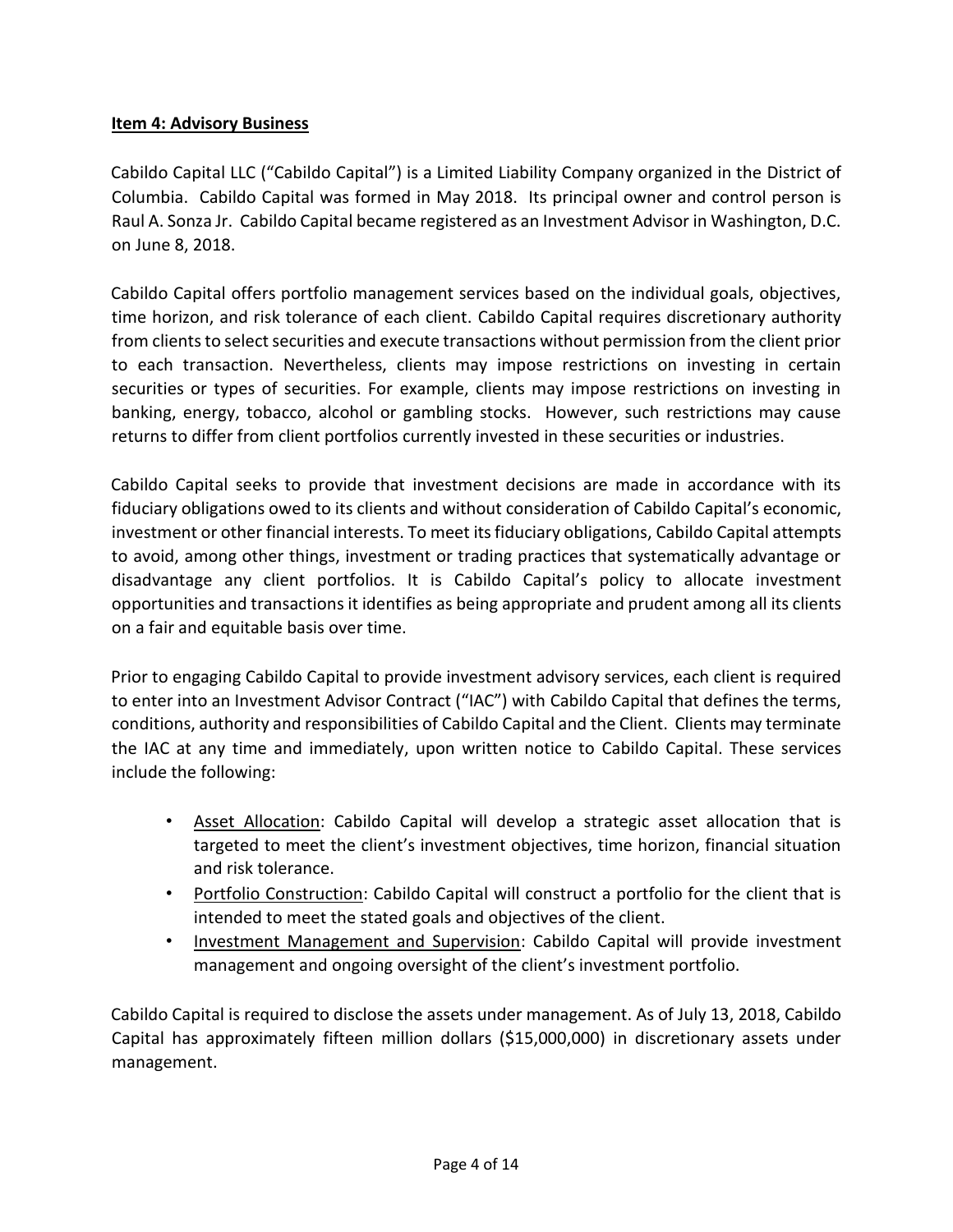#### **Item 5: Fees and Compensation**

Cabildo Capital receives a management fee ("Management Fee") from each Client. The Management Fee for Managed Accounts is taken in arrears and is equal to 2.0% (1/4 of 2.0% calculated and payable quarterly on March 31, June 30, September 30 and December 31). Cabildo Capital uses the value of the account as of the last business day of the billing period, after considering deposits and withdrawals, for purposes of determining the market value of the assets upon which the Management Fee is based. The Management Fee is assessed pro rata in the event that it is executed at any time other than the first day of a calendar quarter and with respect to any amounts permitted to be invested at any time other than the first day of a calendar quarter.

The Management Fee is automatically deducted from the Client's account by the custodian as soon as practicable following the end of each applicable period. Should a Client open an account during a quarter, Cabildo Capital's Management Fee will be prorated based on the number of days the account was open during the quarter. The Custodian delivers an account statement to the Client at least quarterly, showing all disbursements, including advisory fees, deducted from the account. The Client is encouraged to review all account statements for accuracy. It is the responsibility of the Client, not the Custodian, to ensure the fees are calculated correctly. Please see Item 12 of this Brochure for more information regarding brokerage.

Clients may terminate the agreement without penalty, for a full refund of Cabildo Capital's fees within five (5) business days of signing the Contract. Thereafter, Clients may terminate the Contract immediately upon written notice. Management Fees are negotiable and arrangements with any Client may differ from those described above. Cabildo Capital may amend its standard fee schedule at any time by giving thirty (30) days advanced written notice to Clients. Although Cabildo Capital LLC believes its fees are competitive, Cabildo Capital is required to disclose that Clients should be aware that lower fees for comparable services may be available from other sources.

Clients are responsible for the payment of all trading account fees (i.e. custodian fees, brokerage fees, transaction fees, etc.). Those fees are separate and distinct from the fees charged by Cabildo Capital. Cabildo Capital is required to disclose that lower fees for comparable services may be available from other sources. Please see Item 15 of this brochure for more information regarding the deduction of the Management Fee from client accounts.

#### **Item 6: Performance-Based Fee**

Cabildo Capital does not charge a performance-based incentive fee.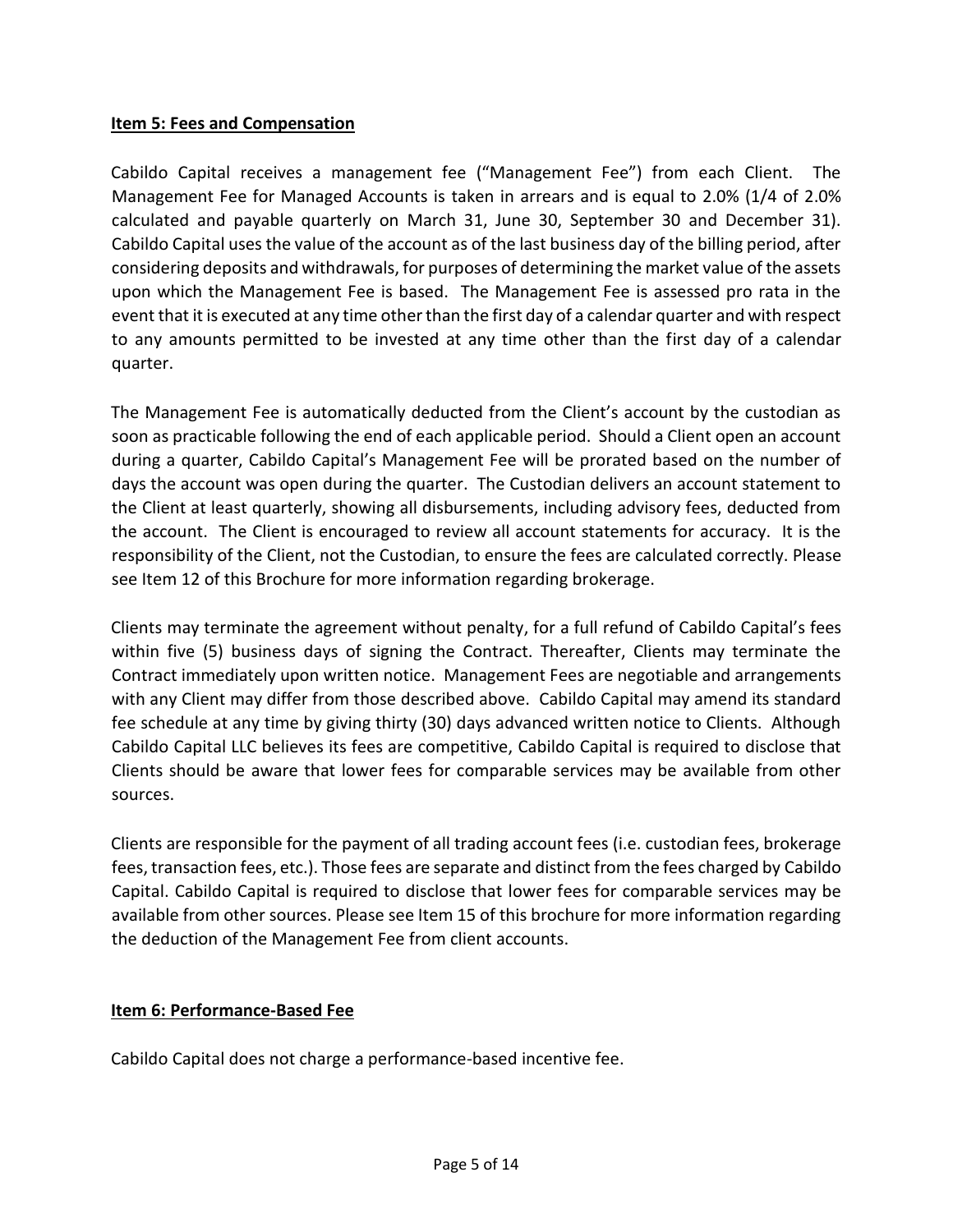# **Item 7: Types of Clients**

Cabildo Capital generally provides advisory services to the following types of clients:

- High-Net-Worth Individuals
- Individuals

The minimum account size that shall be accepted by Cabildo Capital is one hundred thousand U.S. dollars (\$100,000). The client may add to or withdraw funds from its investment account in any increment at any time, with no minimum subsequent investment amount. Cabildo Capital can waive the minimum account size in its sole discretion.

# **Item 8: Method of Analysis, Investment Strategies, and Risk of Loss**

Cabildo Capital will rely on both fundamental and technical strategies developed by its Managing Partner and Chief Compliance Officer, Mr. Raul A. Sonza Jr. Mr. Sonza has developed methodical and data-driven strategies which he believes fair better than comparable benchmarks, on both an absolute and risk-adjusted basis. Cabildo Capital's strategy includes fundamental analysis and technical analysis to identify potential price inefficiencies in the market. Fundamental analysis involves the analysis of financial statements, the general financial health of companies, and/or the analysis of management or competitive advantages. Technical analysis involves the analysis of past market data, primarily price and volume.

On balance, there are risks and shortcomings to the investment strategies of fundamental analysis and technical analysis. First, fundamental analysis is vulnerable to wrong data, given its reliance on facts, information, and even assumptions. For example, a company may incorrectly or unintentionally report data such as its future growth rate or profits. Second, fundamental analysis relies heavily on a company's past performance and information, which can easily and quickly change. However, past performance and information are not indicative of future results.

Technical analysis also faces several risks and shortcomings. First, technical analysis assumes that the price of a security reflects all available information and therefore represents the true fair value of the security. Further, technical analysis supports the idea that price patterns repeat themselves and hence future movements can be predicted. However, technical analysis fails to include important metrics such as profitability, sales growth, debt positions, all of which may or may not be reflected in the price of a security. Another risk is that historical price patterns may repeat but are unlikely to be sustained, given changes in market, economic or industry conditions.

Cabildo Capital seeks out, aggregates, and analyzes information from a multitude of sources. Cabildo Capital also goes to various lengths to verify information that it has reviewed and believes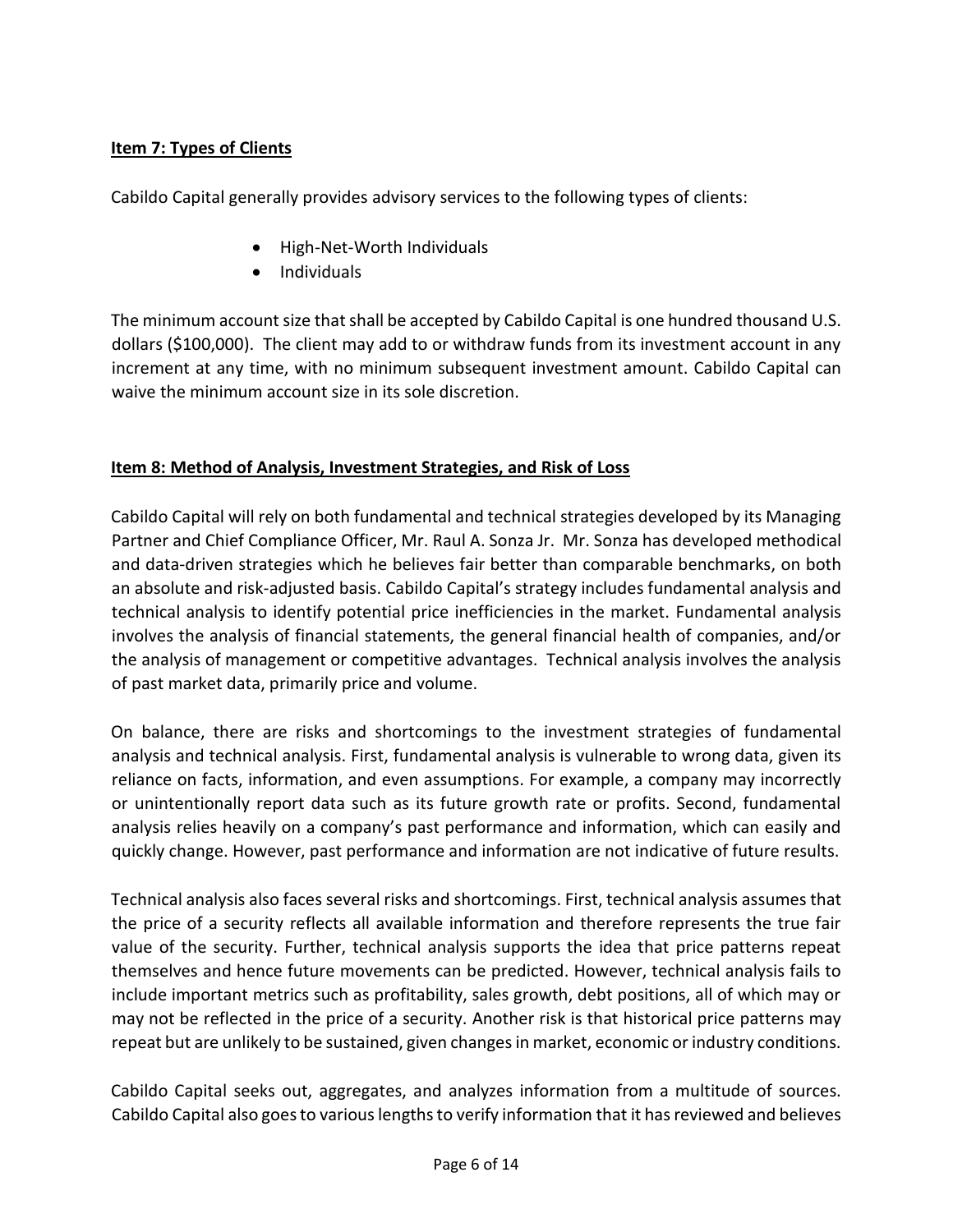to be material in the investment decision process. These sources include common sources such as Bloomberg, CNBC, The Wall Street Journal, Morningstar, Seeking Alpha, SEC filings, and annual reports. Cabildo Capital also develops and performs its own proprietary research, including monitoring sales of a company's product on major websites, academic journals, and going "hands-on" to create first-hand knowledge of a company. Mr. Sonza also attends meetings with fund and portfolio managers, conference calls and industry conferences.

As a rule, Cabildo Capital employs strategic asset allocation strategies for portfolio management. Cabildo Capital may sometimes use passive-managed index and exchange-traded funds when appropriate. Cabildo Capital minimizes market risk by maintaining a certain level of liquidity. Cabildo Capital also diversifies portfolios to control the risk associated with traditional markets.

Cabildo Capital has a specific investment and trading strategy, and Cabildo Capital selects clients whose investment objectives, risk profile and time horizons are a fit for that investment strategy. The client may change these objectives at any time. The client's goals and objectives are recorded during meetings and via correspondence with the client. Each client portfolio is constructed solely for that client. We do not use model portfolios, and we do not utilize composites to illustrate results.

Accuracy of Public Information Risk: Cabildo Capital selects investments, in part, based on information and data filed by issuers with various government regulators or made publicly available by the issuers or through sources other than the issuers. Although Cabildo Capital evaluates this information and data and ordinarily seeks independent corroboration as appropriate and reasonably available, Cabildo Capital is not in a position to confirm the completeness, genuineness or accuracy of such information and data. In some cases, complete and accurate information is not available.

Short Sales: Cabildo Capital may, from time to time, sell short investments believed to be overvalued. This technique involves the sale of securities not owned by a Client in the expectation of being able to repurchase the same securities at a lower price at a later date. To make delivery, the Client must borrow securities. All rights of ownership remain with the lender, and the Client is responsible to the lender for dividends or other distributions during the time the securities are borrowed. Cash is realized by the selling broker as a result of the short sale. In some instances the Client may receive a negotiated portion of the interest on these funds. The Client will incur a loss on such a position if the price of the securities involved increases between the date of the short sale and the date on which Cabildo Capital "covers" a Client's position by purchasing the securities to replace those borrowed. The Client will realize a gain if the securities decline in price between those dates.

Uninvested Assets: Assets not invested in securities, or deposited as margin, or paid as premiums, generally will be invested in money market instruments, including, without limitation, Treasury notes and bills, certificates of deposit, commercial paper, broker balances, bankers' acceptances,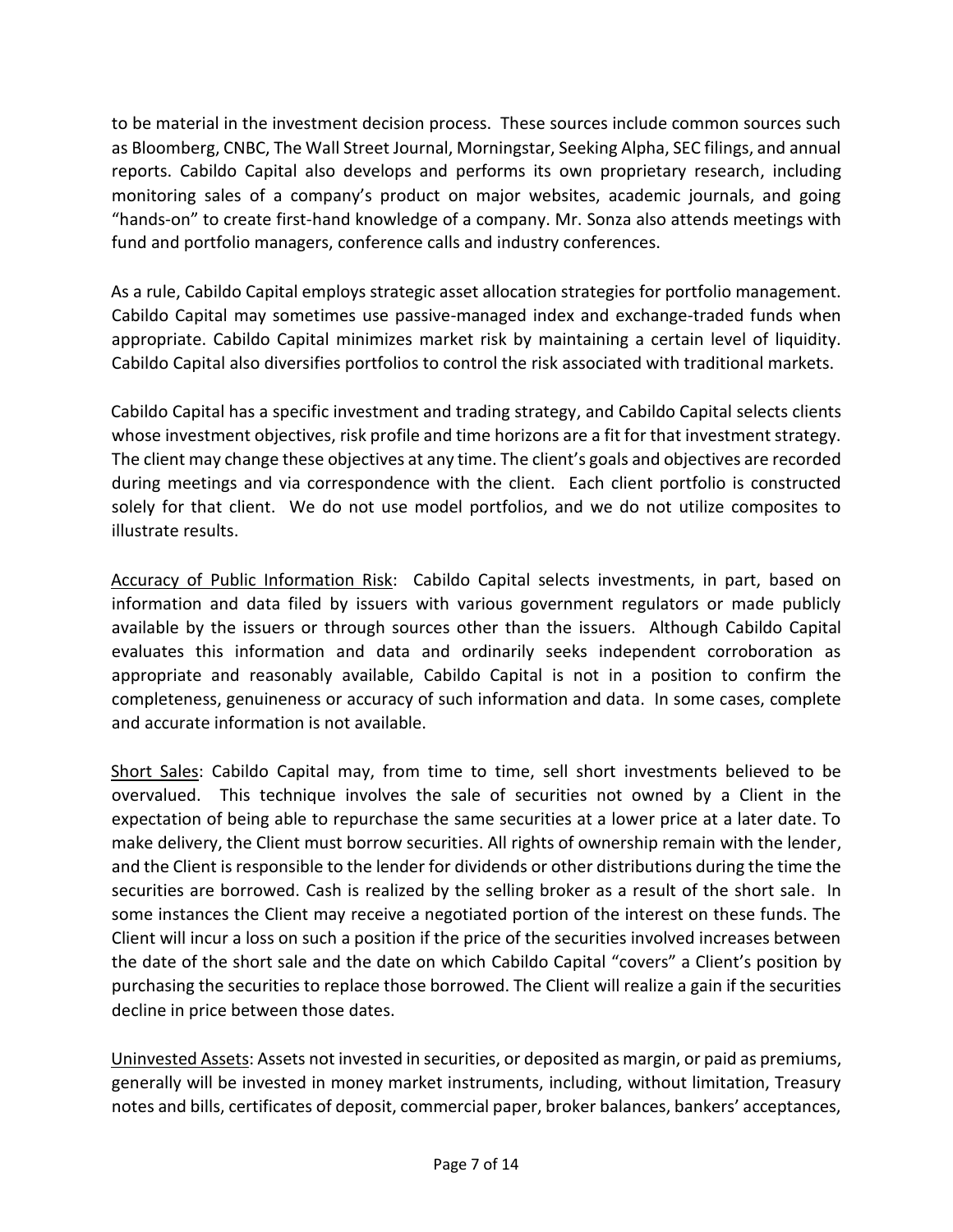repurchase agreements or mutual funds that invest in such securities. For temporary defensive purposes, a Client's account may consist of cash or other money market instruments.

Portfolio Turnover: Cabildo Capital will actively manage Client accounts. Cabildo Capital may adjust the Client's portfolio if it believes market conditions or research opinions affecting the market or individual issues warrant such action, or as a result of changes in Cabildo Capital's risk tolerance, or to take advantage of short-term trading opportunities. Accordingly, a Client's account may turn over frequently during the year. In such circumstances, the Client may have a higher portfolio turnover rate and pay greater brokerage commissions than portfolios with a lower portfolio turnover rate.

Risks Associated with Investments: Any investment carries certain market risks. Investments may decline in value for any number of reasons over which Cabildo Capital may have no control, including changes in the overall market for equity and/or debt securities, factors pertaining to portfolio securities, such as management, the market for the issuer's products or services, sources of supply, technological changes within the issuer's industry, the availability of additional capital and labor, and other similar conditions. The value of a Client's portfolio will fluctuate, and there is no assurance of capital growth. The profit (or loss) derived from investment transactions consists of the price differential between the price of the securities purchased and the value ultimately realized from their disposition, plus any dividends or interest received during the period that the securities are held, less transaction costs (consisting mainly of brokerage commissions). If investment held long (held short) do not increase (decrease) in value as anticipated, Cabildo Capital may sell them without a gain or at a loss.

Past performance may not be indicative of future results. Different types of investments involve varying degrees of risk. Therefore, it should not be assumed that future performance of any specific investment or investment strategy (including the investments and/or investment strategies recommended or undertaken by Cabildo Capital) will be profitable. Investing in securities involves a risk of loss that you, as a client, should be prepared to bear.

# **Item 9: Disciplinary Information**

There are no criminal, civil, administrative actions or proceedings to report.

# **Item 10: Other Financial Industry Activities and Affiliations**

Neither Cabildo Capital nor Mr. Sonza is registered as, or have pending applications to become, a broker/dealer or a representative of a broker/dealer. Moreover, neither is registered as or has pending applications to become either a Futures Commission Merchant, Commodity Pool Operator, or Commodity Trading Advisor or an associated person of the foregoing entities.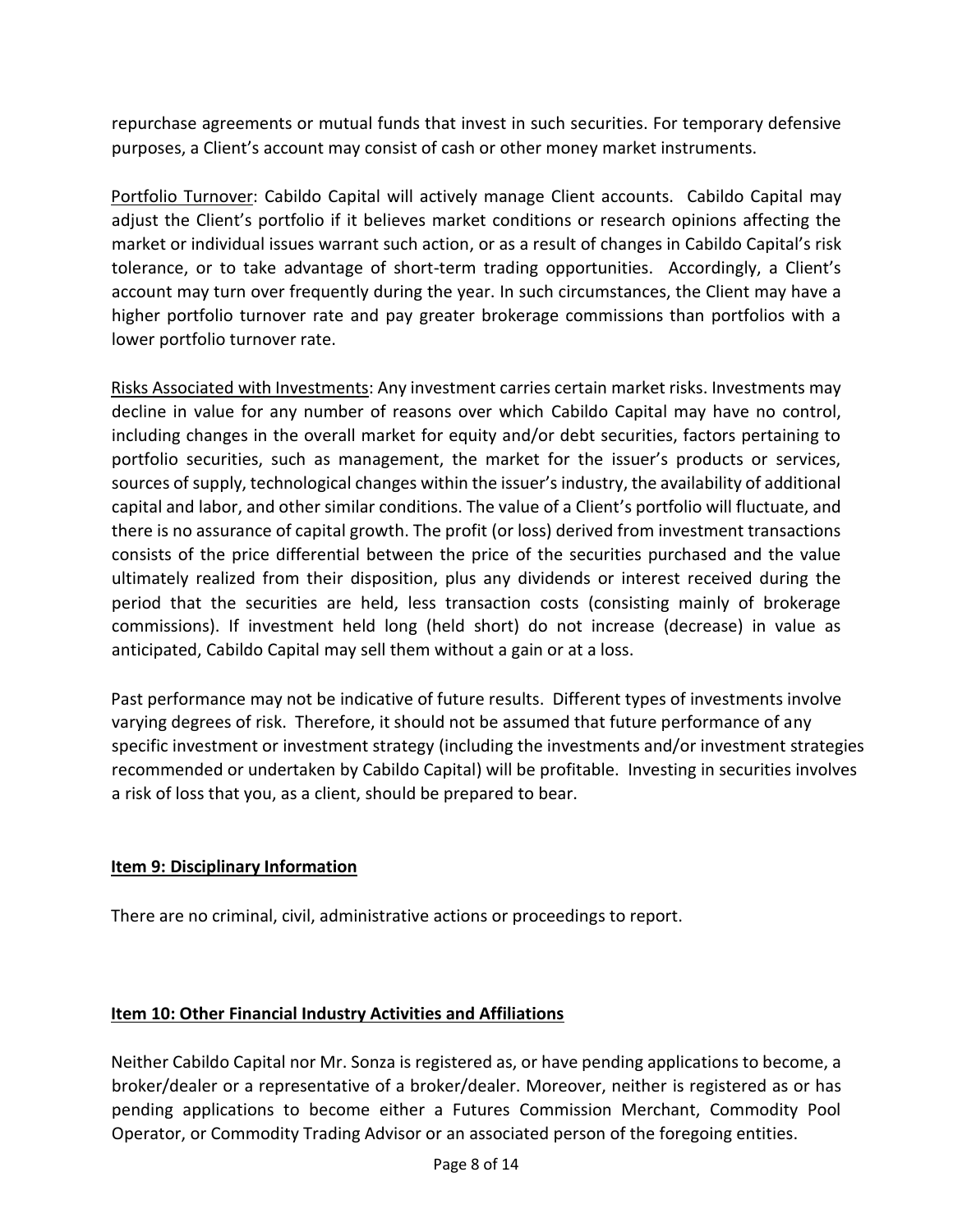# **Item 11: Code of Ethics, Participation or Interest in Client Transactions and Personal Trading**

Cabildo Capital has a written Code of Ethics that covers the following areas: Prohibited Purchases and Sales, Insider Trading, Personal Securities Transactions, Exempted Transactions, Prohibited Activities, Conflicts of Interest, Gifts and Entertainment, Confidentiality, Service on a Board of Directors, Compliance Procedures, Compliance with Laws and Regulations, Procedures and Reporting, Certification of Compliance, Reporting Violations, Compliance Officer Duties, Training and Education, Recordkeeping, Annual Review, and Sanctions. Cabildo Capital's Code of Ethics is available free upon request to any client or prospective client.

Cabildo Capital does not recommend that clients buy or sell any security in which a related person to Cabildo Capital or Mr. Sonza has a material financial interest. From time to time, representatives of Cabildo Capital may make trades and investments for their own accounts. In these accounts, they may use trading and investment methods that are similar to, or substantially different from, the methods used by them to direct client accounts. The records of these personal accounts will not be made available to clients.

Furthermore, from time to time, representatives (i.e., Mr. Sonza) of Cabildo Capital may invest in the same securities that representatives of Cabildo Capital recommend to clients. This may provide an opportunity for representatives of Cabildo Capital to buy or sell securities before or after recommending securities to clients, resulting in representatives profiting off the recommendations they provide to clients. Such transactions may create a conflict of interest; however, Cabildo Capital will never engage in trading that operates to the client's disadvantage if representatives of Cabildo Capital invests in the same securities that representatives of Cabildo Capital recommend to clients.

Moreover, from time to time, representatives (i.e., Mr. Sonza) of Cabildo Capital may recommend securities to clients, or buy or sell securities for client accounts, at or about the same time that representatives of Cabildo Capital buys or sells the same securities for his own account. This may also provide an opportunity for representatives of Cabildo Capital to buy or sell securities before or after recommending securities to clients, or buy or sell securities for client accounts before or after buying or selling securities for the representatives' own account, resulting in representatives profiting off the recommendations they provide to clients, and/or the buy or sell transactions done for clients. Such actions may create a conflict of interest; however, Cabildo Capital will never engage in trading that operates to the client's disadvantage if representatives of Cabildo Capital recommend securities to clients, or buy or sell securities for client accounts, at or about the same time that representatives of Cabildo Capital buys or sells the same securities for his own account.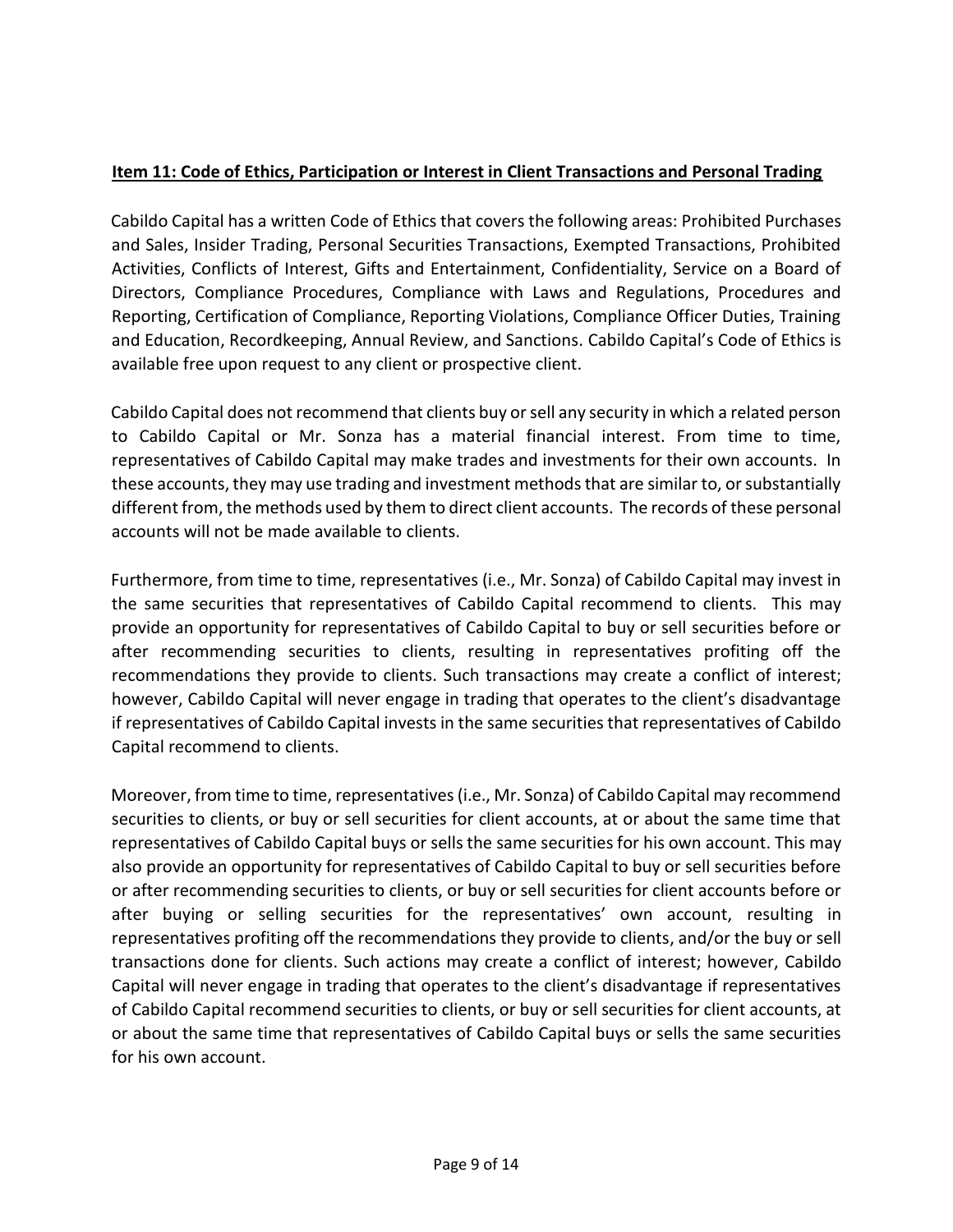#### **Item 12: Brokerage Practices**

Cabildo Capital has the incentive to recommend that clients open accounts at Charles Schwab & Co., Inc. based on Cabildo Capital's interest in receiving the research or other products or services of Charles Schwab, rather than our clients' interest in receiving the most favorable execution.

Cabildo Capital's objective in selecting custodians such as Charles Schwab & Co., Inc. to effect portfolio transactions is to seek the best combination of price and execution for clients. The best net price, giving effect to sales commissions charged by the custodian, spreads and other costs, is normally an important factor in this decision, but several other judgmental factors are considered. In applying these factors, Cabildo Capital recognizes that different custodians may have different execution capabilities with respect to different types of securities. In determining whether a custodian is likely to provide best execution, Cabildo Capital considers all factors that it deems relevant to the custodian's execution capability. Every three to five years, Cabildo Capital is required to survey custodians to ensure that Charles Schwab & Co., Inc. is the best custodian available to its clients. Cabildo Capital benefits from custodians such as Charles Schwab & Co. because Cabildo Capital does not have to produce or pay for the custodian's research, products or services.

While Cabildo Capital has no formal soft dollars' program in which soft dollars are used to pay for services, Cabildo Capital receives at no charge research, products, and/or other services from custodians (such as Charles Schwab & Co., Inc.) "soft dollar benefits" in connection with client securities transactions. Such soft-dollar arrangements are consistent with and not outside of the scope of the safe harbor contained in Section 28(e) of the Securities Exchange Act of 1934, as amended. There can be no assurance that any client will benefit from soft dollar benefits, and Cabildo Capital does not seek to allocate any benefits to client accounts in proportion to any soft dollar benefits generated by client accounts. Cabildo Capital benefits by not having to produce or pay for the research, products or services (whether Cabildo Capital uses the soft dollars' benefits or not). Cabildo Capital may have an incentive to select or recommend a custodian such as Charles Schwab & Co., Inc. based on Cabildo Capital's interest in research, or other products or services. Clients should be aware that Cabildo Capital's deemed acceptance of soft dollar benefits could result in higher commissions charged to the client by the custodian. The availability of soft dollar benefits creates a conflict of interest for Cabildo Capital.

Cabildo Capital receives no referrals from Charles Schwab & Co., Inc. in exchange for referring its clients to Charles Schwab & Co., Inc.

Cabildo Capital permits clients to select a custodian, although not all advisers require their clients to direct brokerage. Nevertheless, Cabildo Capital encourages its clients to select Charles Schwab & Co., Inc. Cabildo Capital's policy and practice of requesting its clients to execute transactions through Charles Schwab & Co. consist of explaining to clients that Charles Schwab & Co. offers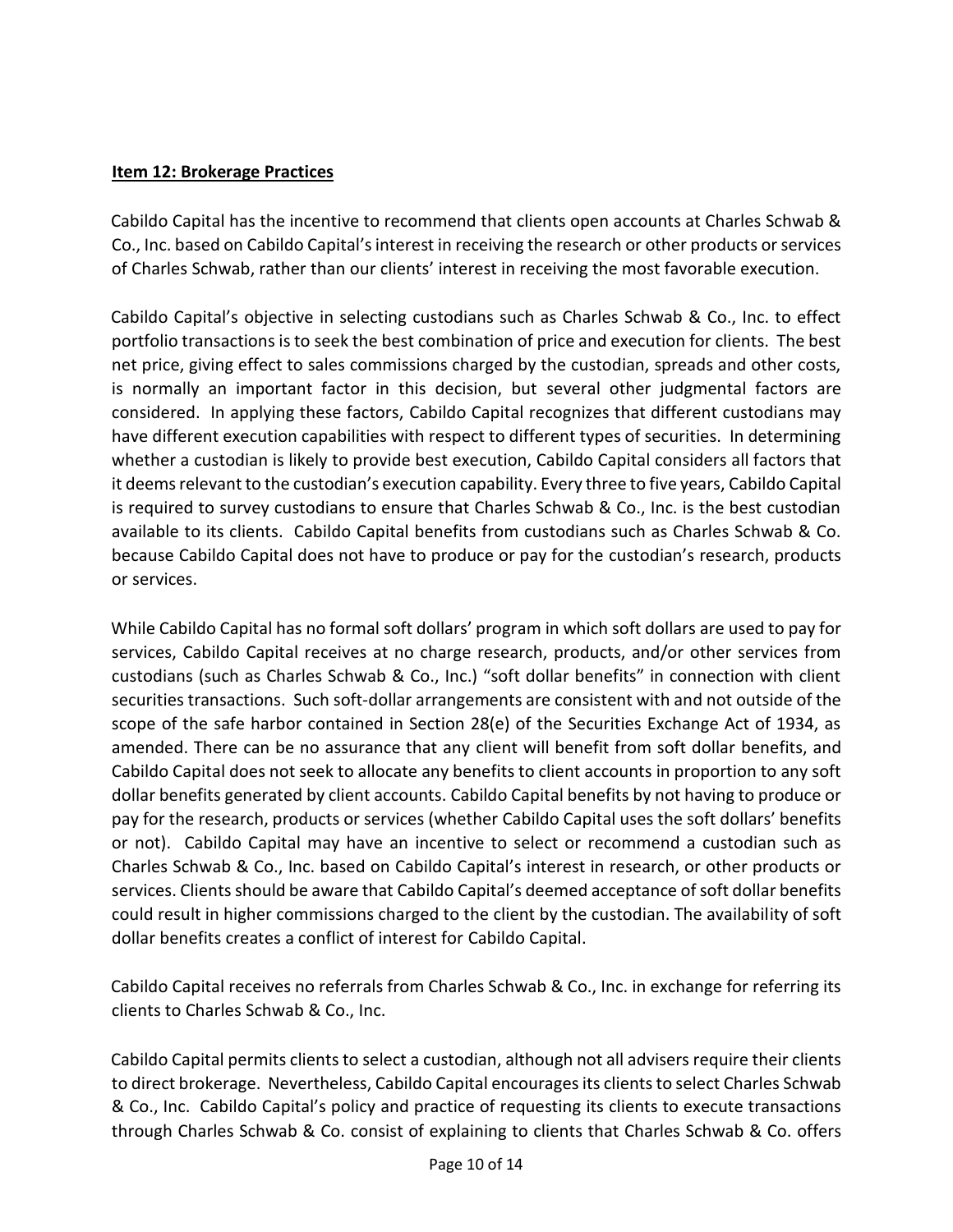the best Registered Investment Advisor platform, among the major custodians, specifically technology, trading platform, and portfolio reporting. Accordingly, Cabildo Capital directs and assists clients with either the online or paper account application for new accounts.

If a client selects a different custodian, the client will be required to acknowledge in writing that the client's choice with respect to the use of a custodian other than Charles Schwab & Co., Inc. supersedes any authority granted to Cabildo Capital to select the custodian and this decision may result in higher commissions for the client. This may also result in a disparity between client accounts. Trades for the client will be executed after trades taken in client accounts maintained at Charles Schwab & Co., Inc. In this case, the most favorable trade execution may not be achieved, which may cost the client more. By directing clients to Charles Schwab & Co., Inc., Cabildo Capital will be able to aggregate or bunch the securities to be purchased or sold for multiple clients. At the same time, it is possible that by directing brokerage of our clients to Charles Schwab & Co., Cabildo Capital may be unable to achieve the most favorable execution of client transactions, and this practice may cost clients more money.

For client accounts, Cabildo Capital aggregates all purchases or sales of securities for various client accounts. The aggregation of all orders occurs across all client accounts via the Charles Schwab & Co. Advisor Trading Center, which Cabildo Capital uses to allocate client orders via percentage of client assets.

# **Item 13: Review of Accounts**

All client accounts are reviewed at least monthly by Mr. Sonza of Cabildo Capital. Other reviews may be triggered by material market, economic or political events, or by changes in client's financial situations (such as retirement, termination of employment, physical move, or inheritance). At a minimum, clients receive a quarterly account statement from the custodian detailing the client's account, including assets held, asset value, and fees deducted. Cabildo Capital does not provide additional written quarterly account statements. All account statements will be sent by the custodian. Clients should carefully review those account statements for accuracy.

# **Item 14: Client Referrals and Other Compensation**

Cabildo Capital does not receive any economic benefit, directly or indirectly, from any third party for advice rendered to Cabildo Capital's clients. Cabildo Capital does not directly or indirectly compensate any person who is not advisory personnel for client referrals.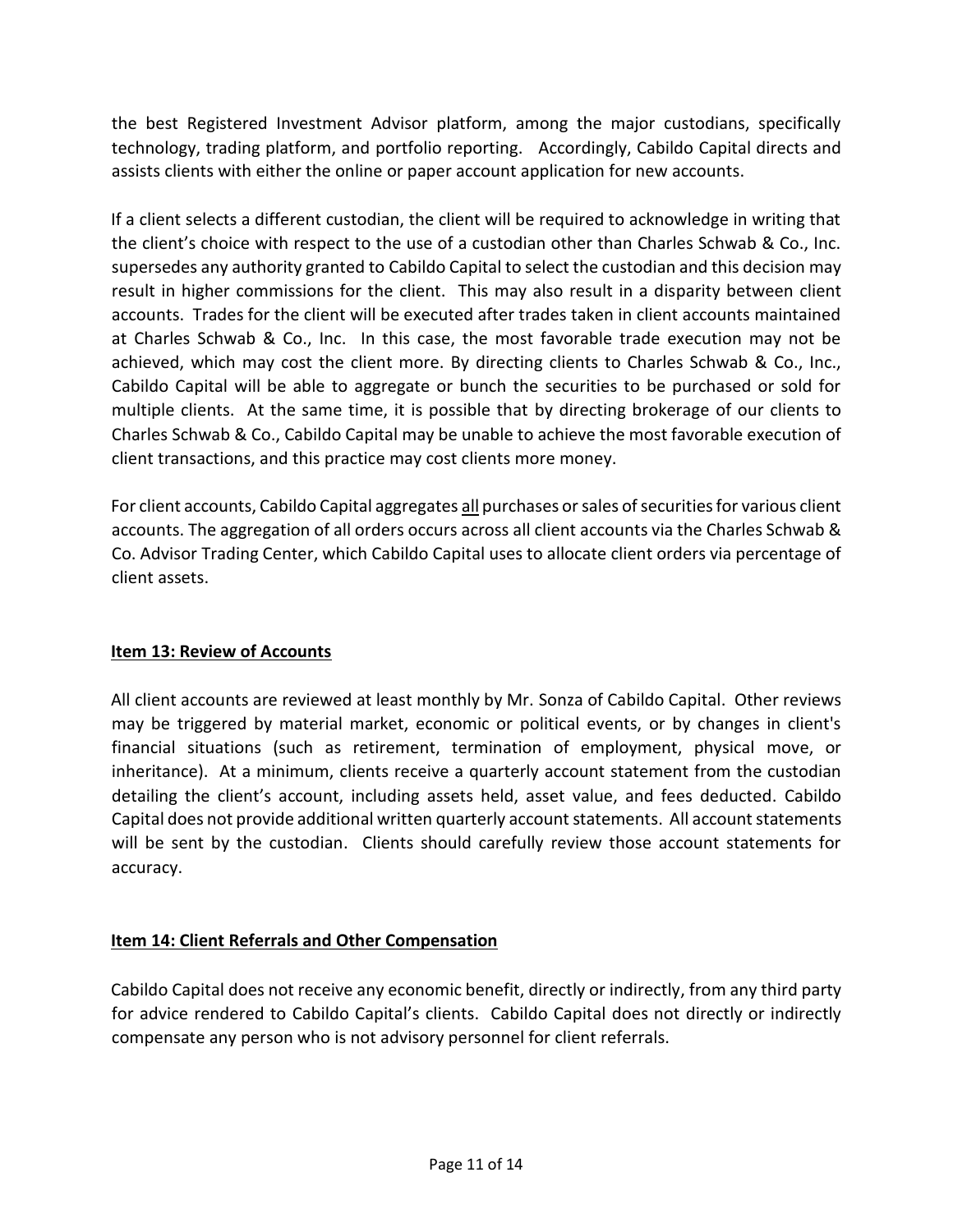#### **Item 15: Custody**

When advisory fees are deducted directly from client accounts by the custodian, Cabildo Capital is deemed to have constructive custody of client's funds and securities. As a result of this type of custody, Cabildo Capital is required to have written authorization from the client to deduct applicable fees. Further, pursuant to several states' Code of Regulations (if the investment adviser or investment adviser representative has custody, due solely by having fees directly deducted from the client accounts), Cabildo Capital is required to comply with and meet the following safeguard requirements:

- a. Written Authorization: The investment adviser must have written authorization from the client to deduct fees from the account held with the qualified custodian;
- b. Notice of Fee Deduction: Each time a fee is directly deducted from a client account, the investment adviser must concurrently:
	- i. Send the custodian an invoice specifying the amount of the fee to be deducted from the client's account; and
	- ii. Send the client an invoice specifying and itemizing the fee. Itemization includes the formula used to calculate the fee, the amount of assets under management the fee is based on, and the time period covered by the fee
- c. Client Statements: The custodian sends statements to the clients showing all disbursements for the custodian account, including the amount of the advisory fee. Statements should coincide with the investment adviser or investment adviser representative billing period. Cabildo Capital urges its clients to compare the account statements they receive from the qualified custodian against the fee invoices they receive from Cabildo Capital. Clients should carefully review statements received from the custodian.

The investment adviser notifies the Commissioner in writing that the investment adviser intends to use the safeguards provided above. Such notification is required to be given on Form ADV.

#### **Item 16: Investment Discretion**

Cabildo Capital only provides discretionary investment advisory services to clients. The Investment Advisor Contract established with each client sets forth the discretionary authority for trading. Cabildo Capital manages the client's account and makes investment decisions without consultation with the client as to when the securities are to be bought or sold for the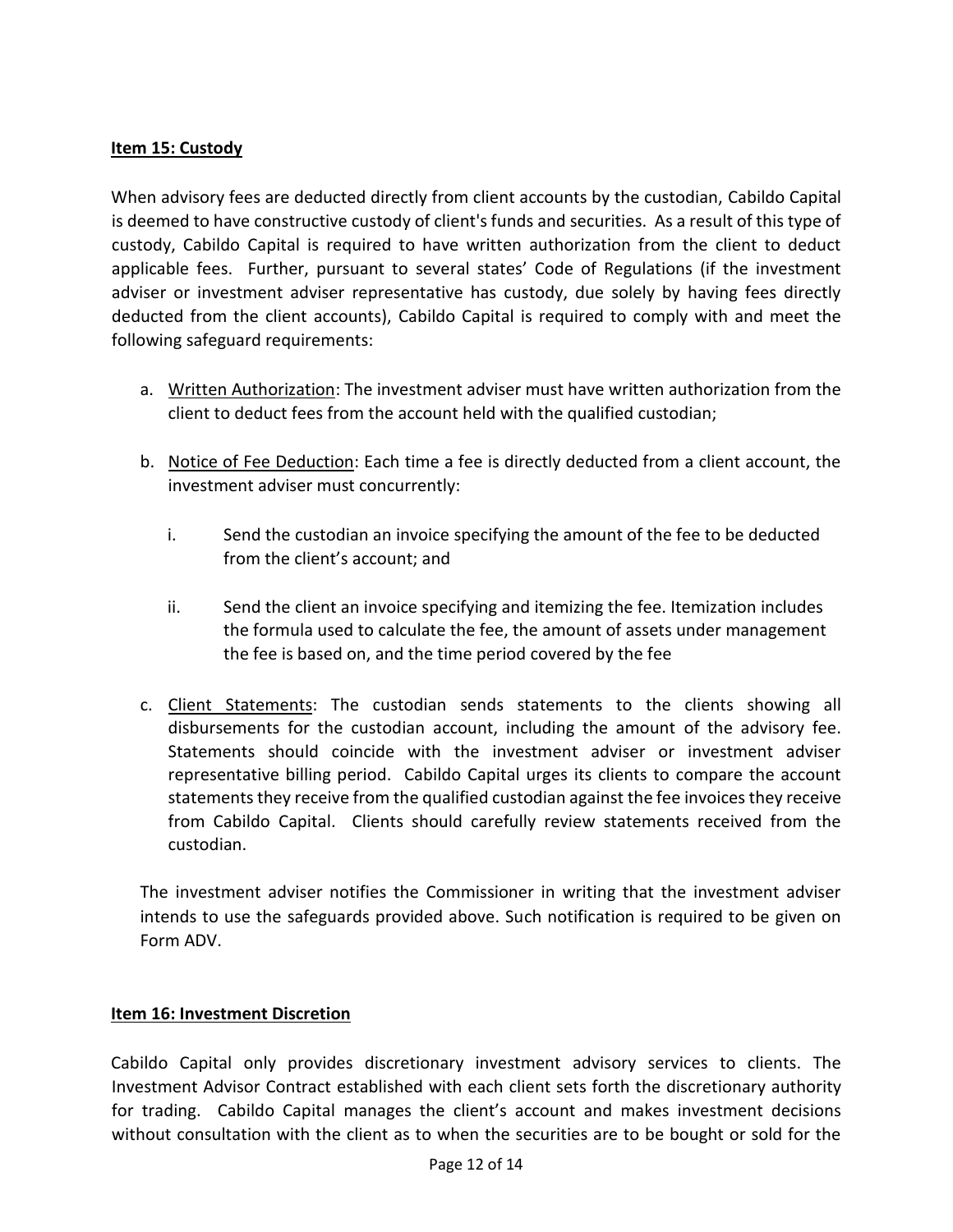account, the total amount of the securities to be bought/sold, what securities to buy or sell. Client will execute a limited power of attorney to evidence discretionary authority.

#### Limitations on Discretionary Authority

Clients may impose reasonable restrictions, limitations or other requirements with respect to their individual accounts. Any limitations on Cabildo Capital LLC's discretionary authority to manage securities accounts on behalf of a Clients would be initiated and imposed by the Client.

#### Examples of common guideline restrictions include:

Limitations prohibiting the purchase of certain securities or industry groups; Limitations on the purchase or sale of a security (taxable/tax-exempt); Limitations on the purchase or sale of securities within a sector; Limitations with respect to the weighted average maturity or duration for a portfolio; and Limitations with respect to asset allocation for balanced portfolios.

Specific client investment restrictions may limit Cabildo Capital LLC's ability to manage those assets like other similarly managed portfolios. This may impact the performance of the account relative to other accounts. Clients should be aware that restrictions may impact performance.

# **Item 17: Voting Client Securities (Proxy Voting)**

Cabildo Capital will neither ask for nor accept voting authority for client securities. Clients will receive proxies directly from the issuer of the security or the custodian. Clients should direct all proxy questions to the issuer of the security.

#### **Item 18: Financial Information**

Cabildo Capital neither requires nor solicits prepayment of fees from clients. Neither Cabildo Capital nor Mr. Sonza has any financial condition that is likely to reasonably impair Cabildo Capital's ability to meet contractual commitments to clients. Cabildo Capital has not been the subject of a bankruptcy petition in the last ten years.

#### **Item 19: Requirements for State Registered Advisers**

Cabildo Capital currently has only one principal, Mr. Raul A. Sonza Jr. Education and business background can be found on the individual's Form ADV Part 2B brochure supplement. Other business activities for each relevant individual can be found on the Form ADV Part 2B brochure supplement. Cabildo Capital is required to disclose the pertinent facts regarding any legal or